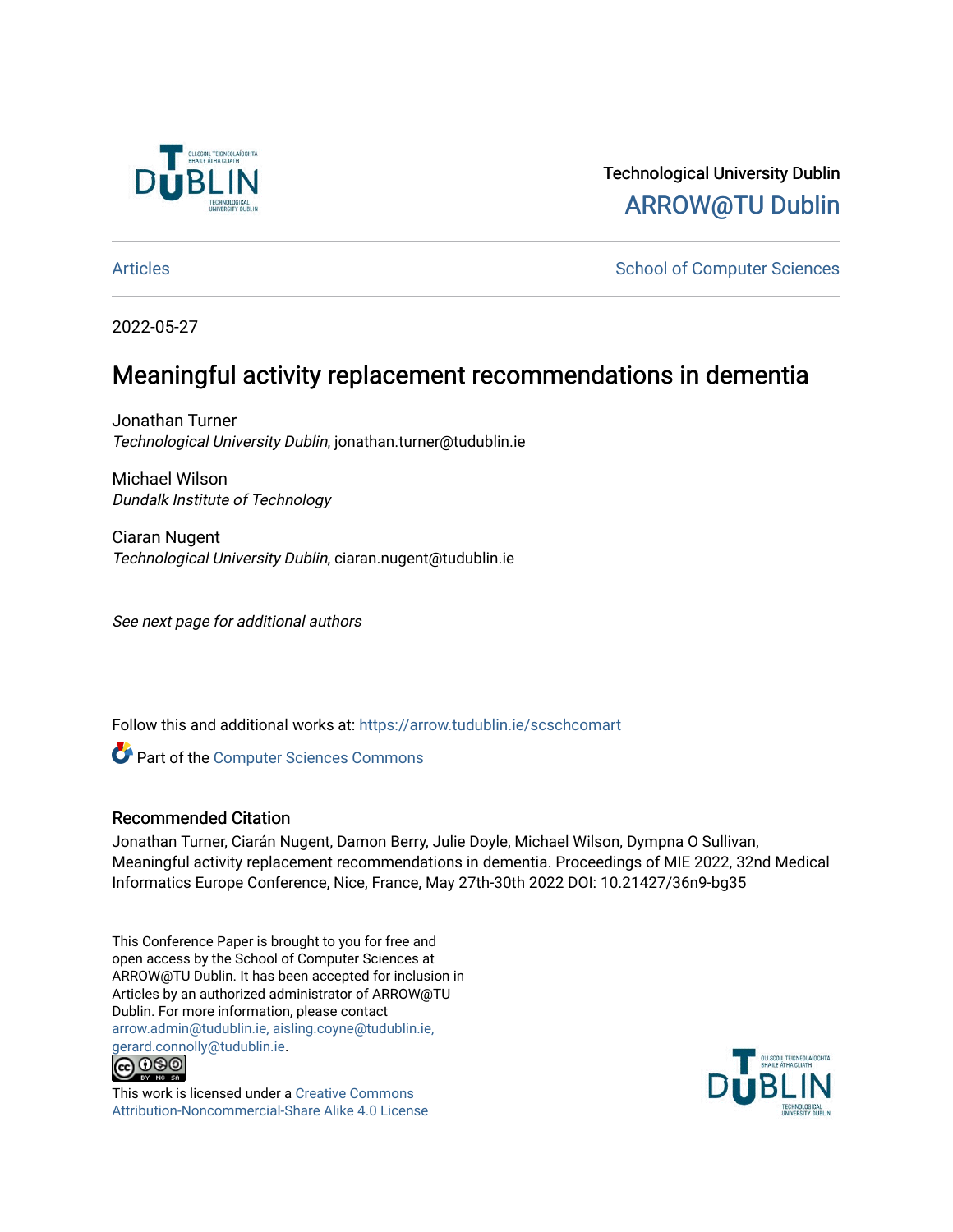### Authors

Jonathan Turner, Michael Wilson, Ciaran Nugent, Damon Berry, Julie Doyle, and Dympna O'Sullivan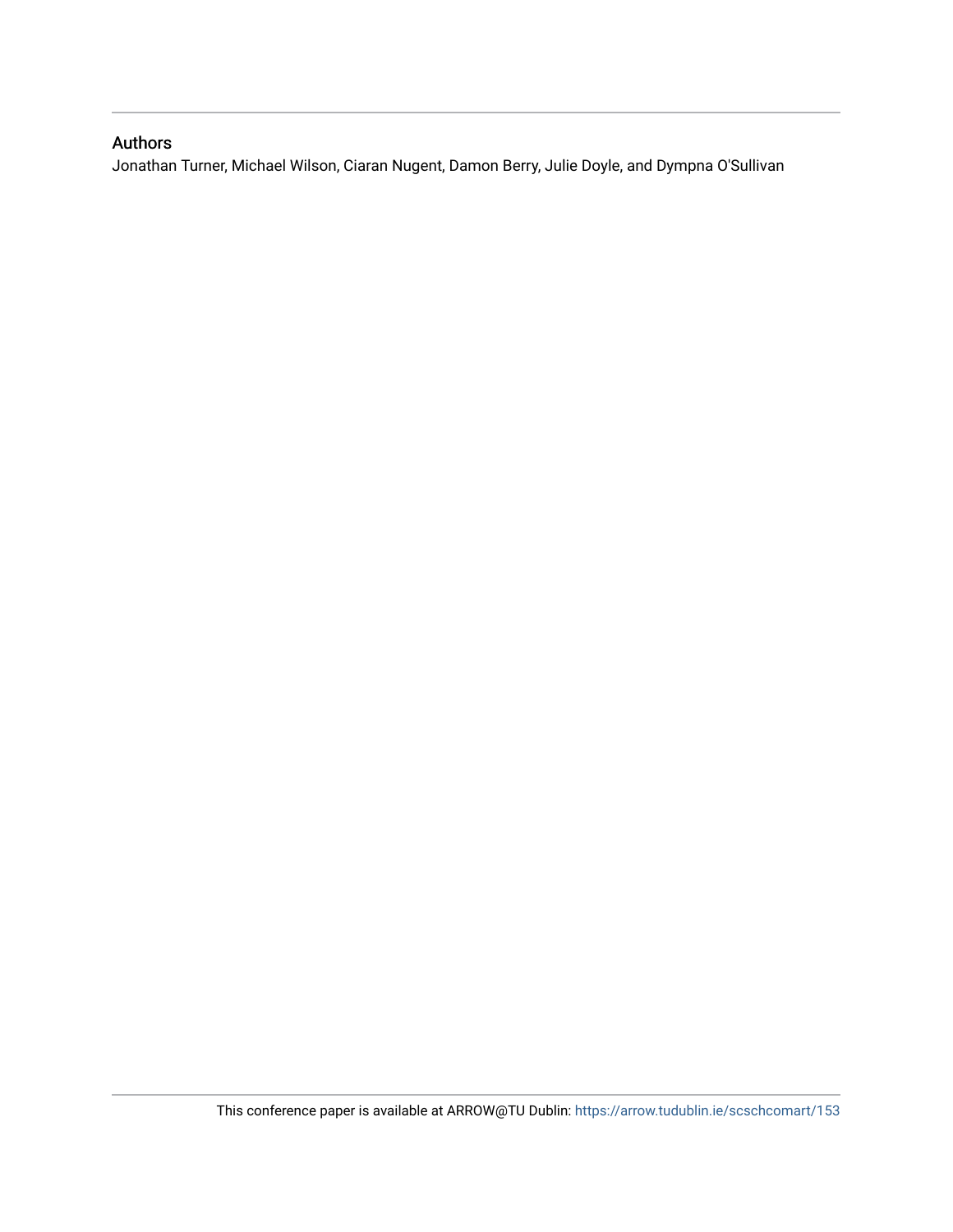# Meaningful activity replacement recommendations in dementia

Jonathan TURNER<sup>a, 1</sup>, Michael WILSON<sup>b</sup>, Ciarán NUGENT<sup>a</sup>, Damon BERRY<sup>a</sup>, Julie DOYLE<sup>b</sup> and Dympna O'SULLIVAN<sup>a</sup> <sup>a</sup>*Technological University Dublin*  <sup>b</sup>*Dundalk Institute of Technology* 

> **Abstract.** Exercise of meaningful activities is important for people living with dementia, both for quality of life and to maintain the necessary basic activities of daily living. A method is proposed for recommendation of replacements for lost meaningful activities that accounts for the need to maintain activities of daily living.

**Keywords.** Dementia; goal modelling; self-care; independent living

#### **1. Introduction**

Dementia is a set of symptoms that include deterioration in memory and the decline in the ability to perform everyday activities. Persons Living With Dementia (PLWDs) require increasing care as their underlying disease progresses. There are benefits of independent living, to PLWDs in improved quality of life, and societal benefits of reduced costs compared to institutional care [1]. To continue to live independently, PLWDS need to continue to perform Activities of Daily Living (ADL) [2] and Instrumental Activities of Daily Living (IADL) [3]. Quality of life (QoL) is enhanced by Meaningful Activities (MA), which have the additional benefits of exercising (I)ADLs.

If the ability to perform MAs is lost, QoL is reduced; (I)ADLs and skills intrinsic to an MA may no longer be performed. For example, an MA of 'attending church' may exercise the 'dressing' and 'transportation' IADLs, and cognitive, language and social skills. Should loss of an MA occur, we seek to recommend alternative MAs that will maintain a PLWD's QoL and ensure that (I)ADLs and skills continue to be exercised

#### **2. Methods**

<u>.</u>

For each MA, we determine which other activities are exercised. Table 1 gives an example of some MAs and the activities and skills that each exercises. Should an MA no longer be performed, the set of MAs is used to generate a ranked recommendation list by using a simple k nearest neighbour (knn) method [4]. Detection and recommendation need not be 'real time' but a swift recommendation would be beneficial to help minimize loss of ability to perform the component activities of an MA.

<sup>&</sup>lt;sup>1</sup> Corresponding Author, Department of Computer Science, Technological University Dublin, Dublin, Ireland; E-mail: jonathan.turner@tudublin.ie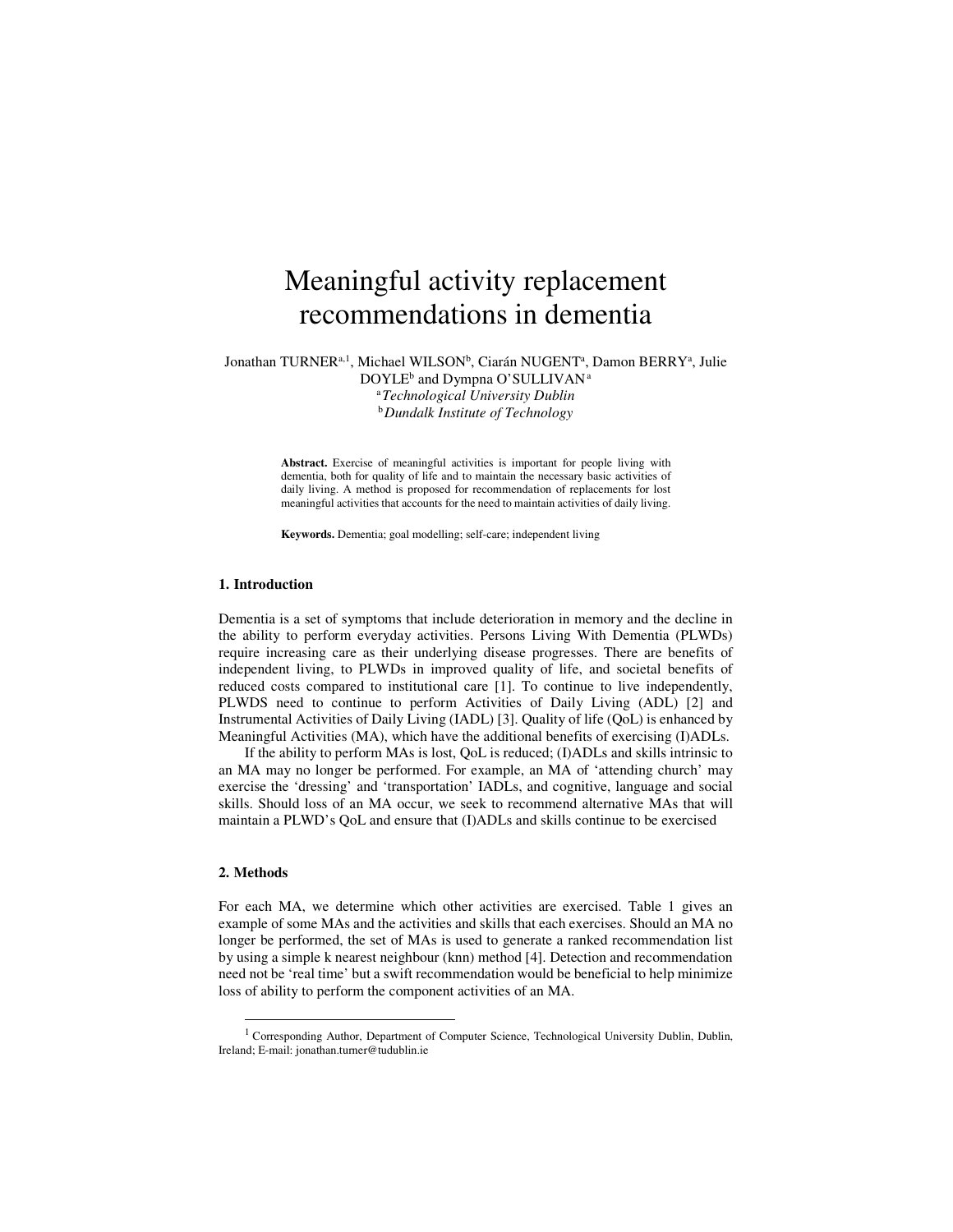**Table 1.** Example MAs and the ADLS and IADLs that they exercise.

|                                                                                                                                                                                                                                                                                                                                                                                                                                        | ą       | ā        | ā         | ā            | ą          | ą       | 횾         | 횾        | ā    | ā       | ā              | ā        | 퉣     | ₹.        | 콯      | 콯       | 훟        | 훟      |
|----------------------------------------------------------------------------------------------------------------------------------------------------------------------------------------------------------------------------------------------------------------------------------------------------------------------------------------------------------------------------------------------------------------------------------------|---------|----------|-----------|--------------|------------|---------|-----------|----------|------|---------|----------------|----------|-------|-----------|--------|---------|----------|--------|
| Activity_name                                                                                                                                                                                                                                                                                                                                                                                                                          | Bathing | Dressing | Toileting | Transferring | Continence | Feeding | Telephone | Shopping | Food | Laundry | Transportation | Finances | Motor | Cognitive | Vision | Sensory | Language | Social |
| Meals with family                                                                                                                                                                                                                                                                                                                                                                                                                      | N       | Υ        | N         | Υ            | N          | Υ       | N         | Ν        | Υ    | N       | N              | N        | Y     | Υ         | Υ      | N       | Υ        | Υ      |
| Coffee with friends                                                                                                                                                                                                                                                                                                                                                                                                                    | Ν       | Y        | N         | Υ            | Υ          | Υ       | N         | Ν        | Ν    | Ν       | Υ              | N        | Υ     | Υ         | N      | Υ       | Υ        | Υ      |
| Current affairs                                                                                                                                                                                                                                                                                                                                                                                                                        | Ν       | N        | Ν         | Ν            | Ν          | Ν       | Ν         | Ν        | Ν    | Ν       | Ν              | Ν        | Ν     | Υ         | Ν      | Ν       | Υ        | N      |
| Sport (playing)                                                                                                                                                                                                                                                                                                                                                                                                                        | N       | Y        | N         | Υ            | N          | Ν       | N         | Ν        | N    | N       | Υ              | N        | Y     | Y         | Y      | Y       | Ν        | N      |
| 3. Results<br>A simple example based on the information shown in Table 1 and<br>method is given. If we assume that a PLWD can no longer play s<br>the other MAs in our set are by simple matching of activities and<br>ranked list of suggested replacement MAs: coffee with friends (6<br>family (5), current affairs (1). So, we would recommend considera<br>with friends' as an activity that could replace the benefits lost by n |         |          |           |              |            |         |           |          |      |         |                |          |       |           |        |         |          |        |
| 4. Discussion                                                                                                                                                                                                                                                                                                                                                                                                                          |         |          |           |              |            |         |           |          |      |         |                |          |       |           |        |         |          |        |
| We plan to further refine the replacement activity selection algor<br>criteria, to include themes that describe the rewards of MAs suc<br>being part of a community, or spiritual rewards; and to include 1<br>that may be inappropriate to recommend, e.g. 'visiting graveyard                                                                                                                                                        |         |          |           |              |            |         |           |          |      |         |                |          |       |           |        |         |          |        |
| 5. Conclusions                                                                                                                                                                                                                                                                                                                                                                                                                         |         |          |           |              |            |         |           |          |      |         |                |          |       |           |        |         |          |        |
| There is potential to help PLWDs maintain essential (I)ADLs and<br>of an MA that exercises (I)ADLs and skills declines, by gener<br>suggested replacement MAs. By encouraging PLWDs to replace l<br>MAs, it is suggested that the period of independent living for PLV                                                                                                                                                                 |         |          |           |              |            |         |           |          |      |         |                |          |       |           |        |         |          |        |
| <b>Acknowledgements</b>                                                                                                                                                                                                                                                                                                                                                                                                                |         |          |           |              |            |         |           |          |      |         |                |          |       |           |        |         |          |        |
| This material is based upon works supported by the Science Fourth<br>Grant No. 19/FFP/6917.                                                                                                                                                                                                                                                                                                                                            |         |          |           |              |            |         |           |          |      |         |                |          |       |           |        |         |          |        |

#### **3. Results**

A simple example based on the information shown in Table 1 and using the simple knn method is given. If we assume that a PLWD can no longer play sport, we see how close the other MAs in our set are by simple matching of activities and skills. This gives us a ranked list of suggested replacement MAs: coffee with friends (6 matches), meals with family (5), current affairs (1). So, we would recommend consideration be given to 'coffee with friends' as an activity that could replace the benefits lost by no longer playing sport.

#### **4. Discussion**

We plan to further refine the replacement activity selection algorithm and the selection criteria, to include themes that describe the rewards of MAs such as physical activity, being part of a community, or spiritual rewards; and to include flags to filter out MAs that may be inappropriate to recommend, e.g. 'visiting graveyards'.

#### **5. Conclusions**

There is potential to help PLWDs maintain essential (I)ADLs and skills if performance of an MA that exercises (I)ADLs and skills declines, by generating a ranked list of suggested replacement MAs. By encouraging PLWDs to replace lost MAs by alternative MAs, it is suggested that the period of independent living for PLWDs may be extended.

#### **Acknowledgements**

This material is based upon works supported by the Science Foundation Ireland under